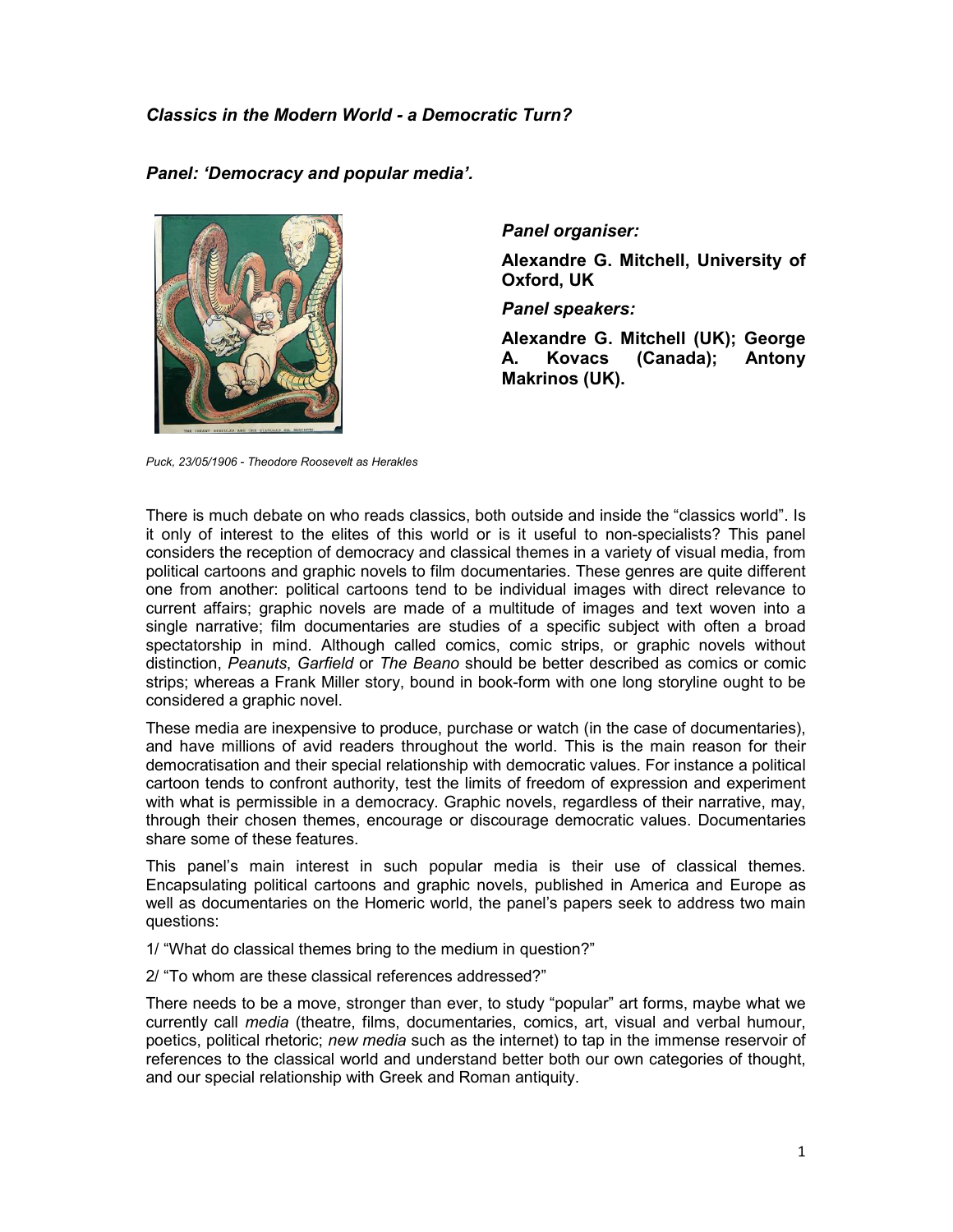## 1. Dr. Alexandre G. Mitchell

Classical archaeologist, Institute of Archaeology, Oxford, UK

### Democracy and popular media: classical receptions in 19 $<sup>th</sup>$  and 20 $<sup>th</sup>$  centuries political</sup></sup> cartoons: statesmen, mythological figures and celebrated artworks

There is much debate today on who reads classics. I approach the problem from a different perspective, that of visual humour, which I studied in depth in the ancient Greek context (Greek Vase Painting and the Origins of Visual Humour C.U.P. 2009). The previous study, of the social and political functions of humour within a democratic context, and based on the most popular and cheap art form in archaic and classical Greece, Greek pots, has given me the tools to pursue a new project. The cheapness of the product, the huge market available and the need to please customers to sell the artefacts, the wide-ranging possibilities of visual humour, and the democratic context, all pointed me in the direction of freedom of expression and popular art forms. This was for ancient Greece... what about 19<sup>th</sup> and 20<sup>th</sup> century democracies? In 1874, R. Buss wrote: "Had caricature and photography existed in past centuries, how delighted should we be to behold an Alexander, a Nero, a Caesar, or any other be-praised blood-shedder of public liberty, transfixed by the etching-needle of a Gillray or a Cruikshank! Without civil and religious liberty, joined to an unshackled press, caricature cannot exist; thus it becomes, by its free exercise, a sure exponent of the degree of freedom enjoyed in any country". There are some who assume that only the elites had/have access to classics, but what should we make of the many hundreds of caricatures in prominent newspapers, propaganda leaflets, from the  $19<sup>th</sup>$  century to today, which use classical references, whether they are visual myths, events or statesmen, and much more, to mock current affairs? Did everyone understand the references? Who was/is mocked? The contemporary politician, or Herakles? More importantly, why would a cartoonist need a reference to Herakles, Caesar or the statue of the Laocoon to mock a 19<sup>th</sup> or 21<sup>st</sup> century politician? Does everyone understand these references today? Newspapers: the material is cheap, paper, it has to "please" the public, at least in its design if not in the information it contains; newspapers thrive in democracies. Are certain newspapers more "high brow" than others? Do they change over time? Political cartoons, as individual and powerful images, crystallise a number of different gazes all within a democratic context.

# 2. George A. Kovacs

Department of Ancient History and Classics, Trent University, Canada

#### Truth, Justice, and the Spartan Way: Affectations of Democracy in Frank Miller's 300

The comic book industry was begun in the 1930s and produced fantasy fiction in which characters fought to enforce (American) democracy. Yet these depictions are problematic: Superman and Captain America articulate their democracy by beating into submission America's foes, not by arguing for fair representation or carefully monitored elections. The superhero, an elite enforcer rather than a petitioner for social change, has been depicted in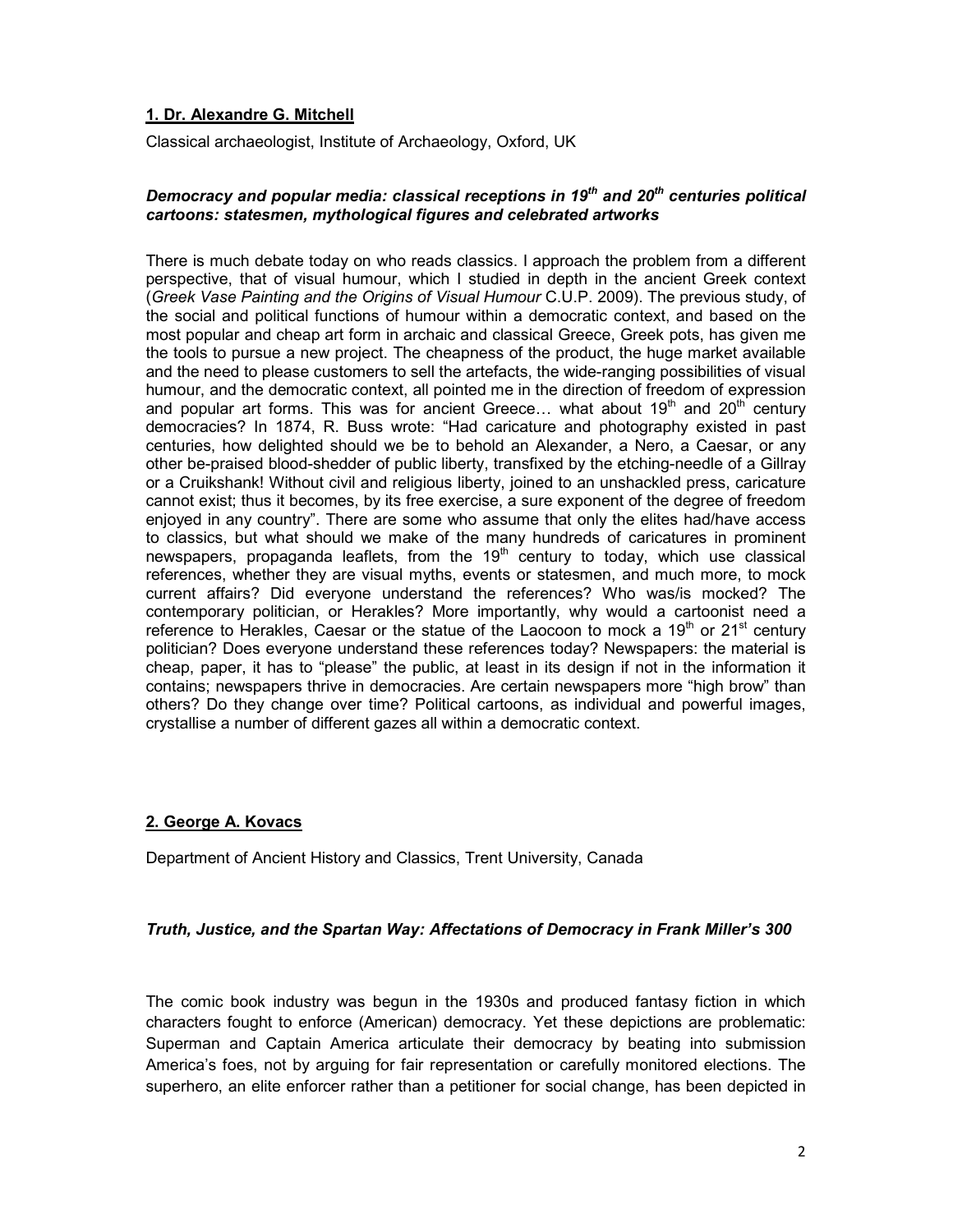many recent graphic novels (Moore's V for Vendetta, Watchmen; Miller's Dark Knight Returns) as antithetical to democracy: agents of chaos, anarchy, and even fascism.

Miller's 300, published two years before 9/11, is replete with contradictions in its depiction of democracy. It enhances – and further distorts – the "Spartan Mirage," positioning Leonidas and his Spartans as fearsome proto-democrats, despising the Persians for the employment of slaves – denying by omission Sparta's own employment of a large slave population. Miller imbues his Spartans with a hyper-masculinity, fighting foes who are effeminate, foreignlooking, and sexually deviant, further limiting the scope of inclusivity. Snyder's 2007 film adaptation widens this Orientalist distrust of the Other (though it mitigates some of the comic's misogynistic sentiment).

This paper explores how Miller's deployment of a Classical model toward an explicitly democratic agenda articulates many of the contradictions inherent in the current American political climate of fear.

## 3. Dr. Antony Makrinos

Department of Greek and Latin, University College London

### In search of ancient myths: documentaries and the quest for the Homeric World

The expansion of the TV audiences over the last few years has caused made-for-television series and documentaries to set new aims in their digestion of Greek and Roman world. Hollywood blockbusters introduced new audiences to Homer and aided documentaries to open debates about its depiction and to create new markets interested in exploring historical truth behind the stories. The Homeric matrix has been omnipresent over the years and directors and audiences have repeatedly assigned new meanings to it depending on current political and social dynamics. Scholarly interest in the cinematic portrayal of the Homeric epics has seen a recent resurgence and new unexplored viewpoints of the texts have come to surface. What is the relationship between the cinematographic depiction of the Homeric epics and its presentation by documentaries and how do the documentaries influence our reception of Homer?

In this talk I will examine the study of the Homeric world by documentaries, the way(s) in which they shape, transform or elaborate the views of modern (especially young) audiences and their impact on education. The need for legitimisation of our culture by the esteemed ancient cultures through a visual dialogue between modern and ancient have led to the production of counter-narratives of the past. These alternative narratives encourage modern interpretations of the ancient world by practitioners and new audiences and seek to be authorised by the classicists. Have the documentaries been successful in focusing away form the association of the Homeric epics with the élite groups? How do classicists receive this persistent search for the historical truth through fiction, and the leisure and education of suspected and uneducated audiences? Why does the *Iliad* attract more the interest of documentary makers than the Odyssey?